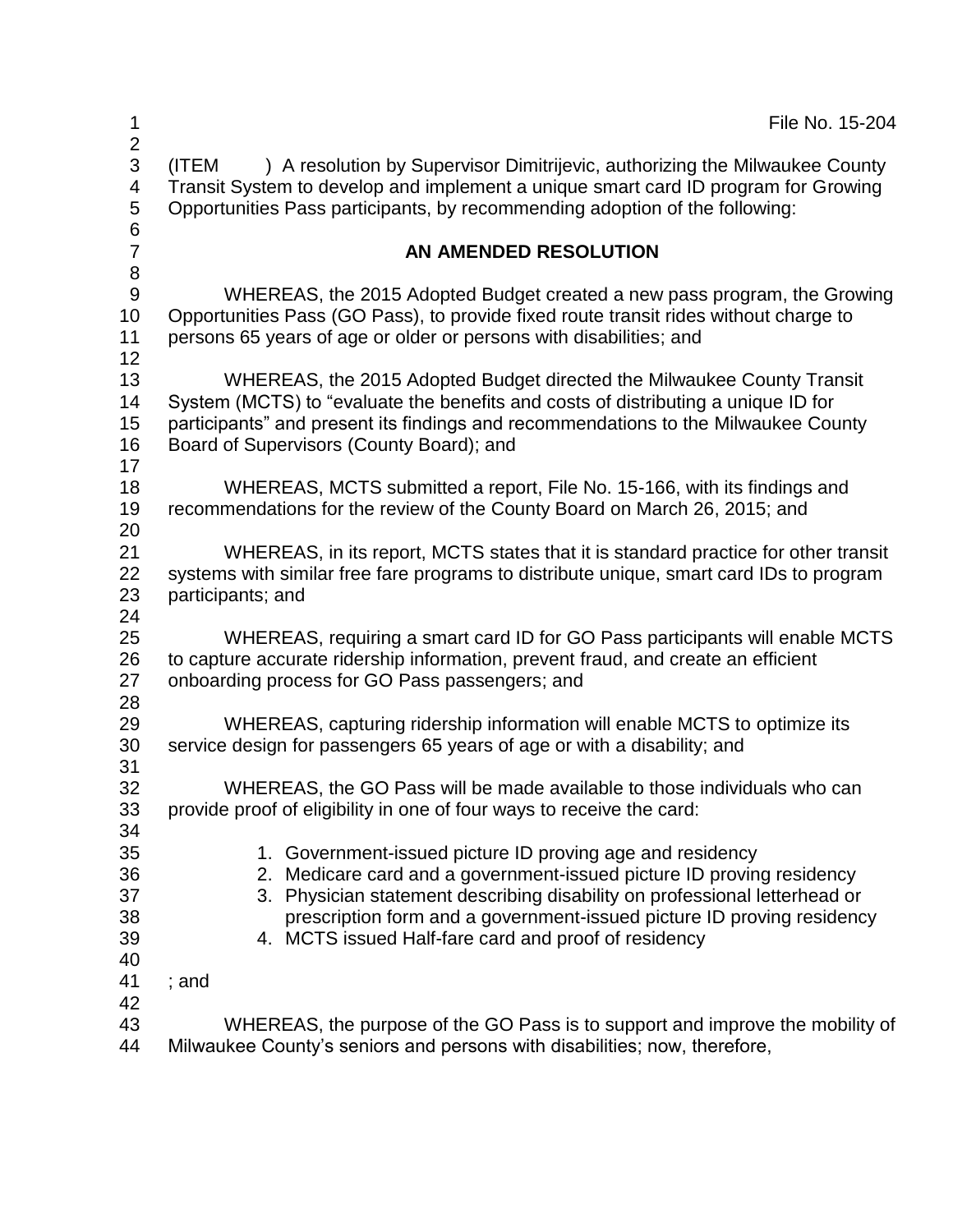| 45 | BE IT RESOLVED, the Milwaukee County Board of Supervisors authorizes the                    |
|----|---------------------------------------------------------------------------------------------|
| 46 | Milwaukee County Transit System (MCTS) to develop and implement a unique, smart             |
| 47 | card ID program that shall be titled the Growing Opportunities Pass, or GO Pass, for        |
| 48 | eligible Milwaukee County residents as approved in the 2015 Adopted Budget; and             |
| 49 |                                                                                             |
| 50 | BE IT FURTHER RESOLVED, MCTS in collaboration with the Milwaukee County                     |
| 51 | Department on Aging and Office for Persons with Disabilities will establish a GO Pass       |
| 52 | distribution schedule that operates during regular business hours and in the evening        |
| 53 | and includes trips to each Milwaukee County Senior Dining Site and Milwaukee County         |
| 54 | Senior Center at least once before December 31, 2015; and                                   |
| 55 |                                                                                             |
| 56 | BE IT FURTHER RESOLVED, as to persons with disabilities, individuals who                    |
| 57 | meet either of the following definitions of disability (based on definitions in the Federal |
| 58 | Transit Administration regulations and the Americans with Disabilities Act), will be        |
| 59 | eligible:                                                                                   |
| 60 |                                                                                             |
| 61 | 1. "[I]ndividuals who, by reason of illness, injury, age, congenital malfunction,           |
| 62 | or other permanent or temporary incapacity or disability, including those                   |
| 63 | who are non-ambulatory wheelchair-bound and those with semi-ambulatory                      |
| 64 | capabilities, are unable without special facilities or special planning or                  |
| 65 | design to utilize mass transportation facilities and services as effectively as             |
| 66 | person who are not so affected."                                                            |
| 67 |                                                                                             |
| 68 | 2. An individual with a physical or mental impairment that substantially limits             |
| 69 | one or more of the major life activities of such individual (as defined by the              |
| 70 | Americans with Disabilities Act).                                                           |
| 71 |                                                                                             |
| 72 | ; and                                                                                       |
| 73 |                                                                                             |
| 74 | BE IT FURTHER RESOLVED, each GO Pass will be assigned an expiration date                    |
| 75 | approximately four years in the future, the same reauthorization period as state            |
| 76 | Disabled Parking Identification permits, and will be electronically blocked from future     |
| 77 | use if not renewed; and                                                                     |
| 78 |                                                                                             |
| 79 | BE IT FURTHER RESOLVED, an individual shall present a valid government-                     |
| 80 | issued picture identification card to confirm eligibility for the GO Pass unless, after     |
| 81 | considerable effort by the individual to acquire an identification card, as determined by   |
| 82 | MCTS officials, the individual cannot acquire an identification card; and                   |
| 83 |                                                                                             |
| 84 | BE IT FURTHER RESOLVED, an otherwise eligible GO Pass applicant who                         |
| 85 | does not hold a government-issued picture identification card may nonetheless               |
| 86 | complete the GO Pass application if, at the time of application, she/he presents proof of   |
| 87 | identity and proof of residency in Milwaukee County, in addition to the other required      |
| 88 | proof of eligibility documents; and                                                         |
| 89 |                                                                                             |
|    |                                                                                             |